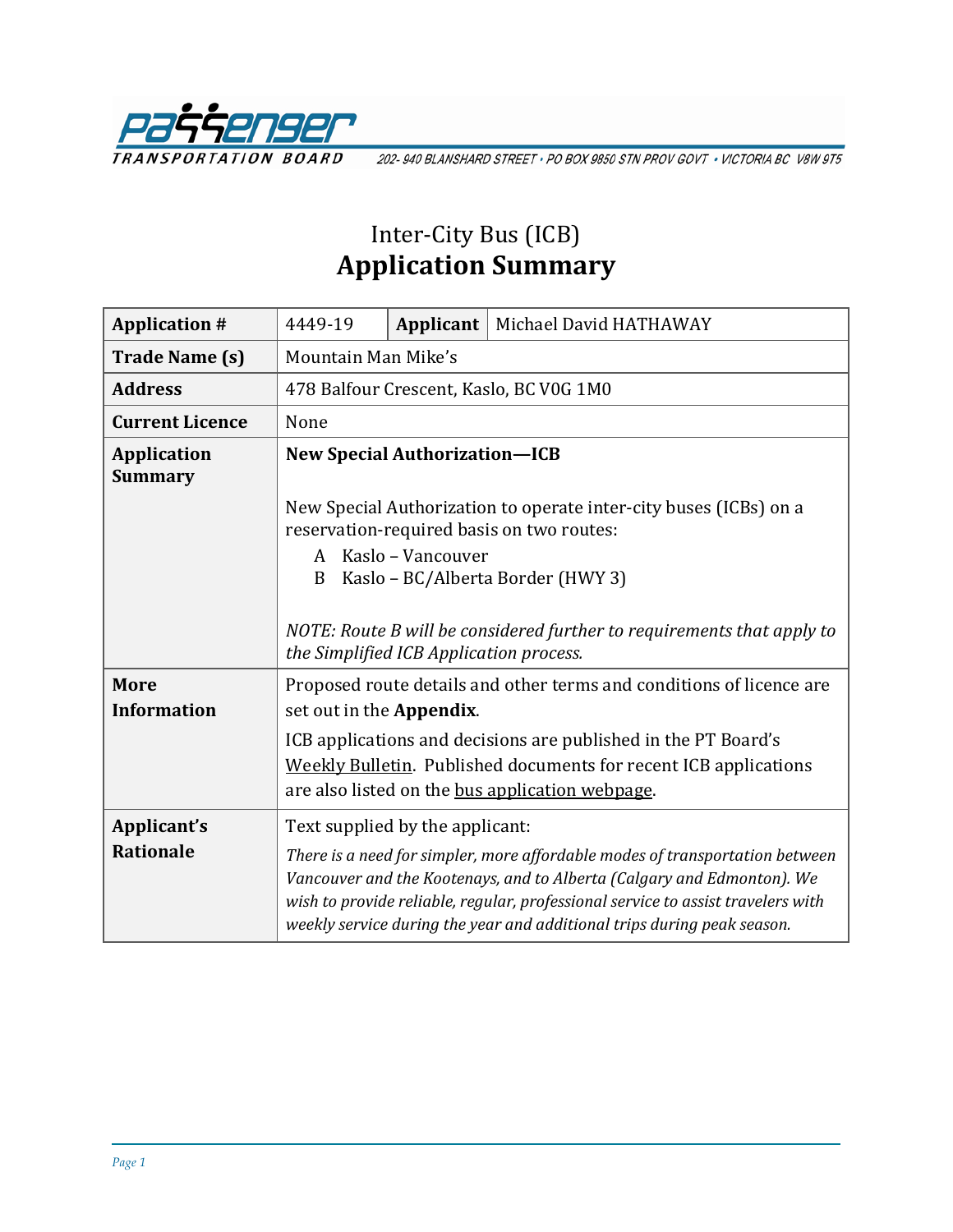## **Appendix**

## **Terms and Conditions Proposed by the Applicant**

The applicant seeks PT Board approval to operate inter-city buses under Special Authorization with terms and conditions set out in this appendix.

| <b>Special</b><br><b>Authorization</b> | <b>Inter-City Bus (ICB)</b>                                                                                                                                                                                                                                                                                   |  |  |  |  |
|----------------------------------------|---------------------------------------------------------------------------------------------------------------------------------------------------------------------------------------------------------------------------------------------------------------------------------------------------------------|--|--|--|--|
| <b>Terms &amp; Conditions</b>          |                                                                                                                                                                                                                                                                                                               |  |  |  |  |
| <b>Services</b>                        |                                                                                                                                                                                                                                                                                                               |  |  |  |  |
| Service                                | Transportation of passengers must be provided:<br>a) on a scheduled basis, and                                                                                                                                                                                                                                |  |  |  |  |
|                                        | b) in accordance with minimum frequencies and other terms and<br>conditions of licence that apply to the routes and route points.                                                                                                                                                                             |  |  |  |  |
| <b>Schedule</b>                        | The licence holder must publish, in a manner accessible to the general<br>public, a schedule for each route with the time and location of each<br>stop, and must carry in each vehicle a copy of the schedule that the<br>vehicle is following.                                                               |  |  |  |  |
| Service Exception                      | Routes may be operated on a "pre-booked" or "reservation required"<br>basis provided that:                                                                                                                                                                                                                    |  |  |  |  |
|                                        | a) applicable routes are identified as a "pre-booked" or "reservation<br>required" service in all current, published schedule information,<br>and                                                                                                                                                             |  |  |  |  |
|                                        | b) these routes are available at all times for pre-booking or<br>reservation on the licensee's website.                                                                                                                                                                                                       |  |  |  |  |
|                                        | When these conditions are met and when no reservations have been<br>received for pickup or drop off at one or more points on the route by<br>the time service is scheduled to be provided, the licence holder has<br>the option of not providing service to those points that would otherwise<br>be required. |  |  |  |  |
| <b>Alternative Points</b>              | The licence holder may pick up or drop off passengers at any location,<br>municipality or unincorporated area that is between the terminating<br>points and along the highway corridors for the inter-city bus routes in<br>this licence.                                                                     |  |  |  |  |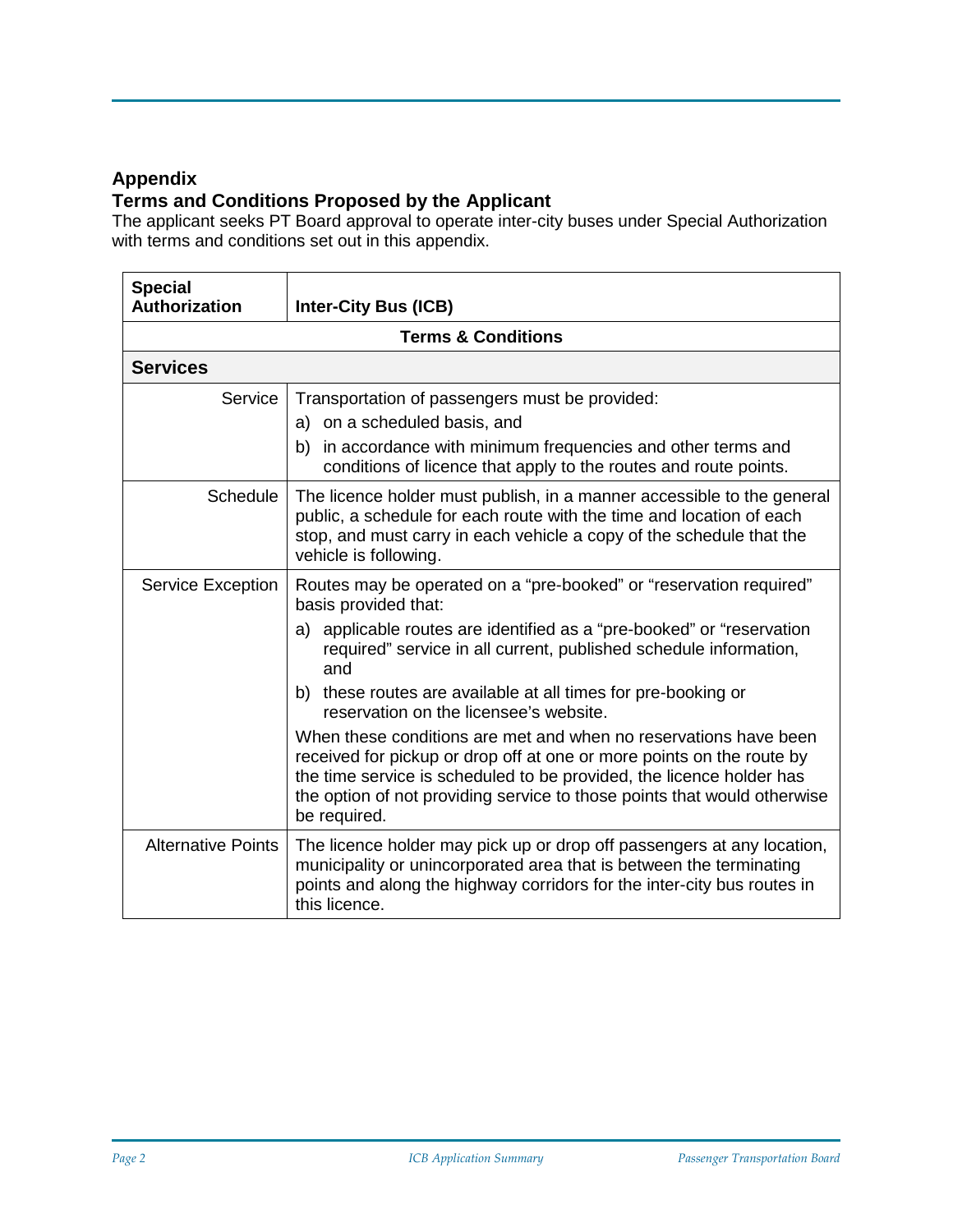| <b>Route A</b>              |                                                                                                                                  |
|-----------------------------|----------------------------------------------------------------------------------------------------------------------------------|
| <b>Terminating Point 1:</b> | <b>Village of Kaslo</b>                                                                                                          |
| <b>Terminating Point 2:</b> | <b>City of Vancouver</b>                                                                                                         |
| Corridors:                  | Highway 1: Vancouver - Hope<br>Highway 3: Hope - YCG Airport<br>Highway 3A: YCG Airport - Balfour<br>Highway 31: Balfour - Kaslo |
| <b>Route Points</b>         | Minimum Trips (each direction)                                                                                                   |
| Village of Kaslo            | 1 per week                                                                                                                       |
| Ainsworth                   | 1 per week                                                                                                                       |
| <b>Balfour</b>              | 1 per week                                                                                                                       |
| City of Nelson              | 1 per week                                                                                                                       |
| City of Castlegar           | 1 per week                                                                                                                       |
| <b>Christina Lake</b>       | 1 per week                                                                                                                       |
| <b>City of Grand Forks</b>  | 1 per week                                                                                                                       |
| City of Greenwood           | 1 per week                                                                                                                       |
| <b>Rock Creek</b>           | 1 per week                                                                                                                       |
| Town of Osoyoos             | 1 per week                                                                                                                       |
| City of Keremeos            | 1 per week                                                                                                                       |
| Town of Princeton           | 1 per week                                                                                                                       |
| <b>District of Hope</b>     | 1 per week                                                                                                                       |
| <b>City Chilliwack</b>      | 1 per week                                                                                                                       |
| City of Abbotsford          | 1 per week                                                                                                                       |
| City of Vancouver           | 1 per week                                                                                                                       |